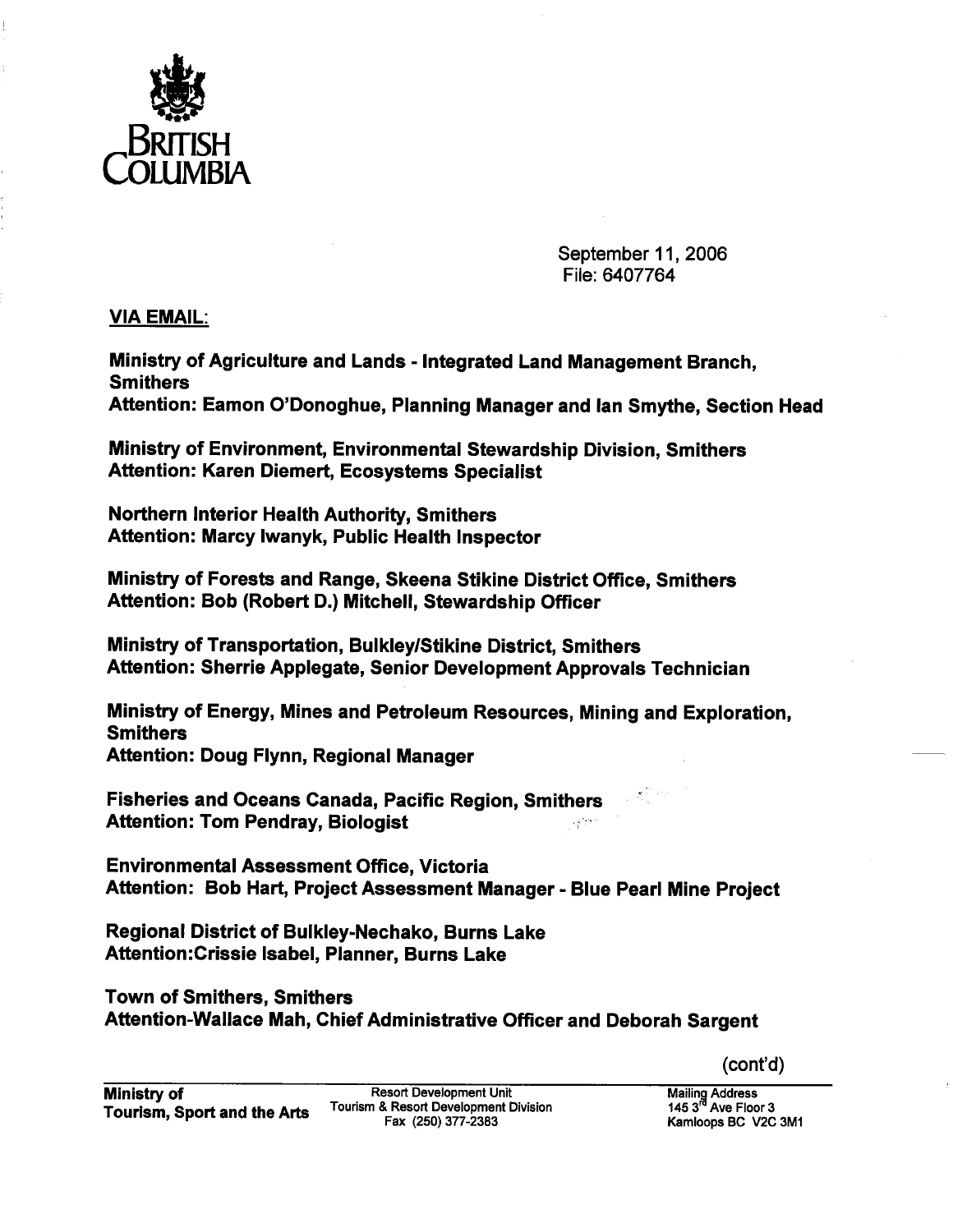Vilage of Telkwa, Telkwa Attention: Ron Bowles, Chief Administrative Officer

Smithers Community Forest Board, Smithers Attention: Robert D. Mitchell

 $\frac{1}{\sqrt{2}}$ 

í, i.

¢,

Bulkley Valley Community Resources Board, Smithers Attention: Adrian deGroot, Chair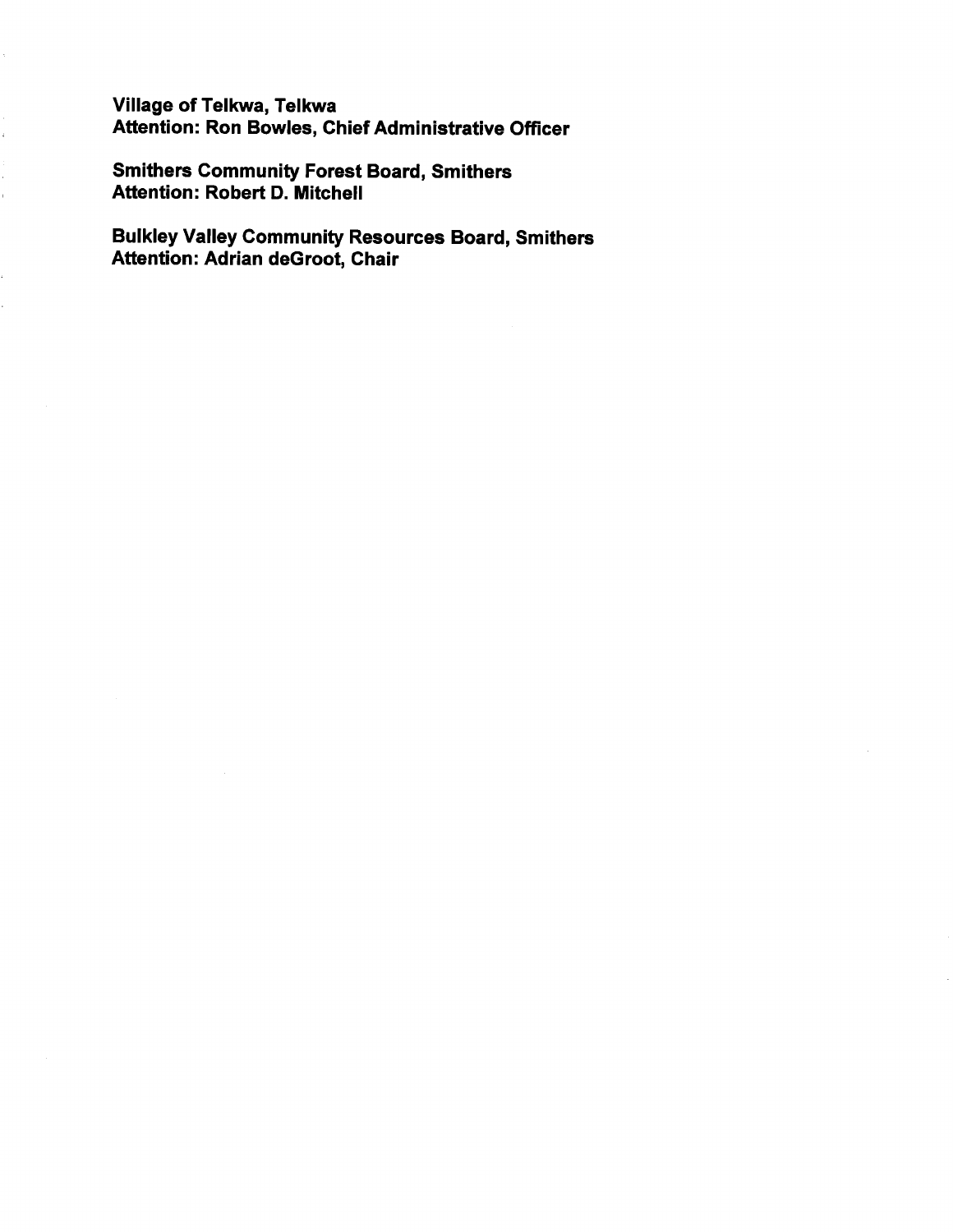

File: 6407764

September 11, 2006

Dear Sirs and Mesdames:

## Re: Draft Master Plan Amendment Review for Ski and Ride Smithers

Enclosed is a copy of the draft Master Plan Amendment to further develop Ski and Ride Smithers at Hudson Bay Mountain. The proposal has been submitted to us by Hudson Bay Mountain Adventures, Inc. The Ministry of Tourism, Sport and the Arts (MTSA) will be leading the provincial review of this project and would appreciate your agency's assistance during our review.

I would like to form a Technical Review Team (TRT) for the project and I am inviting your office to designate an individual who can assist in our review with respect to your agency's mandate. I anticipate that it will require one or two meetings at the most in addition to the time required to review the draft Master Plan. If your agency would like to participate in this review, please e-mail me the name and contact information of your representative for the Technical Review Team by September 15,2006. My address is Terry.Pratt@gov.bc.ca.

There wil be an introductory meeting of the Technical Review Team where the proponent will provide a short presentation of the project to the review team and be available to answer questions and hear comments.

Date: Thursday, September 21, 2006 Time: 1 :30 p.m. Location: Caribou Room, Ministry of Environment, 3726 Alfred Avenue, Smithers.

 $1/\ldots$